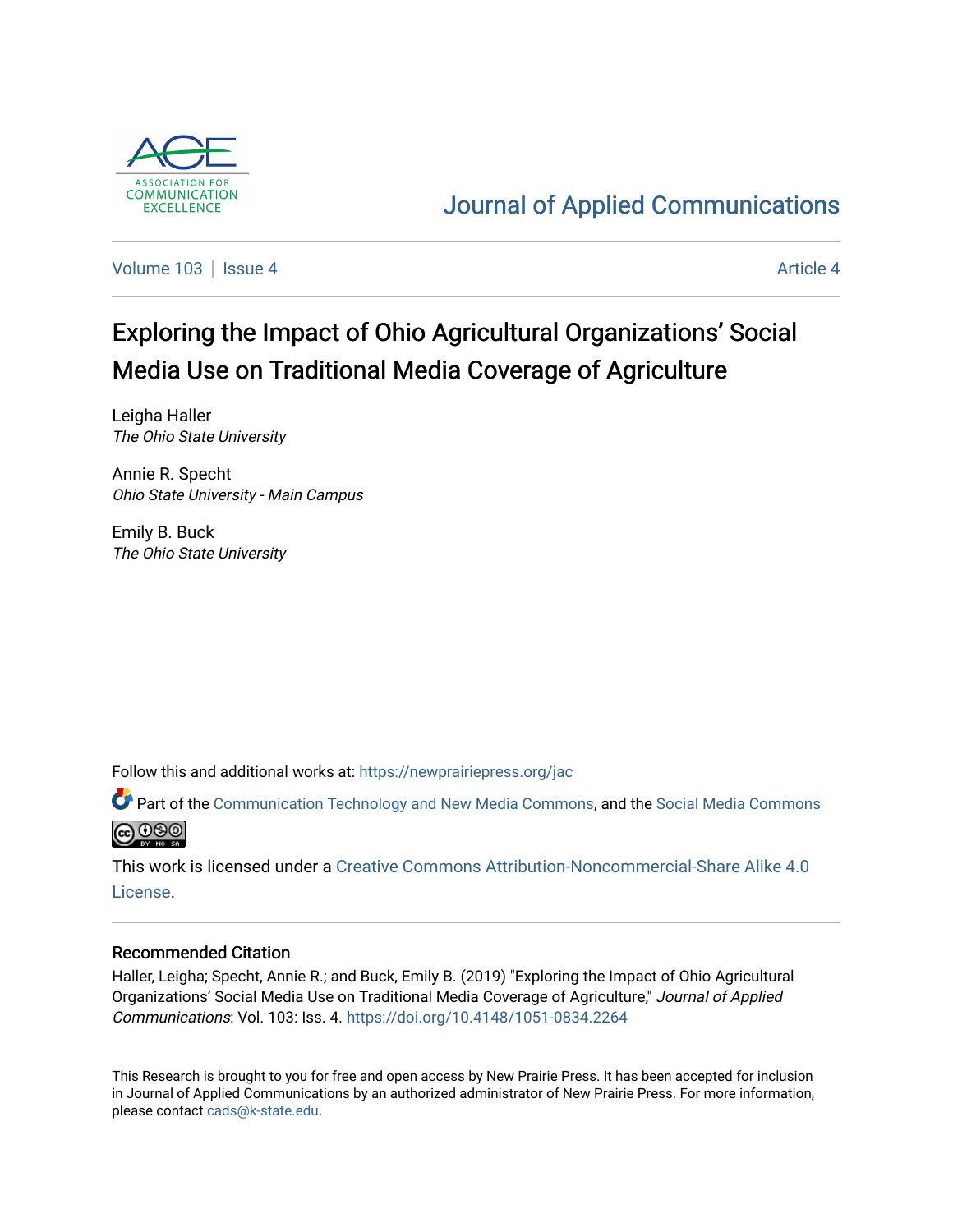### Exploring the Impact of Ohio Agricultural Organizations' Social Media Use on Traditional Media Coverage of Agriculture

#### Abstract

One of the nation's most important industries, agriculture, has adopted social media to communicate with consumers and the public. At the same time, traditional news media remains important to the agriculture industry because many consumers still receive information about agriculture from sources such as newspapers and television. Little literature at the time of this study explored how social media is used specifically as a media relations tool. The purpose of this study is to examine how agricultural organizations in Ohio communicate via social media and how the messages could impact central Ohio traditional media outlets' coverage of agricultural issues. The study is grounded in uses and gratifications theory, and previous social media studies. Data were collected from seven Ohio agricultural organizations' Facebook pages and four central Ohio news outlets. Researchers found that Ohio agricultural commodity organizations use social media, but not necessarily to communicate with the news media. The industry received limited news coverage during the time studied, and we were unable to discern a relationship between social media and news media coverage beyond a commonality of stories. By communicating the results of this study with agricultural organizations and researchers, effective social media strategies can be developed to guide the future of social media as a media relations tool.

#### Keywords

Social media, media relations, news media

#### Cover Page Footnote/Acknowledgements

This manuscript was presented at the 2018 American Association for Agricultural Education research conference in Charleston, South Carolina.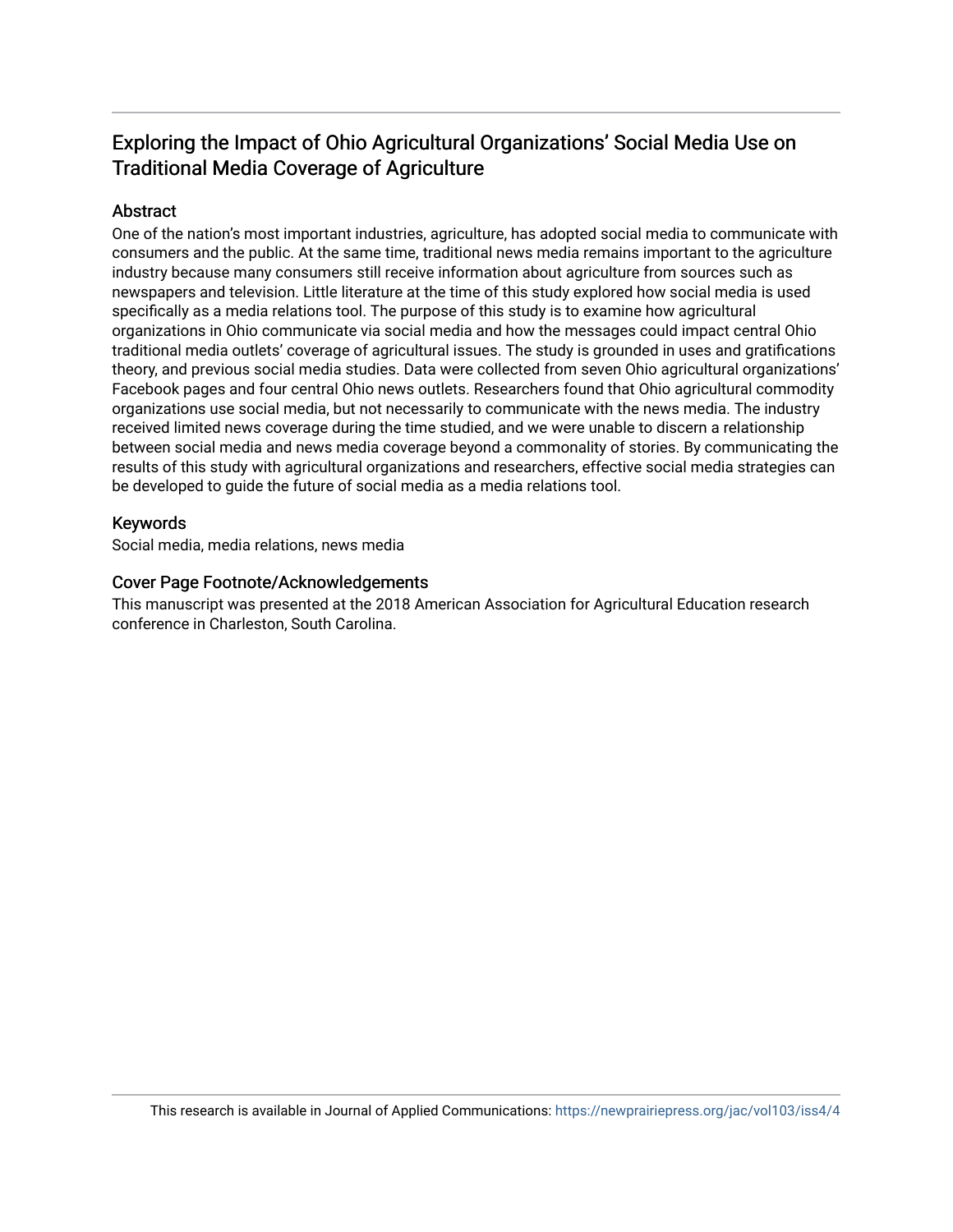#### **Introduction**

Although 98 percent of Americans are not involved in the agricultural industry, agriculture is the groundwork of civilization (Grant, 2010; University of Rhode Island, 2001). Although agriculture is often only associated with the food supply and production, it affects and is a component of, industries including health care, manufacturing, education, personal care, and

construction (University of Rhode Island, 2001). Due to the far-reaching influence of the agricultural industry, it is important for society to receive truthful and accurate information about agriculture.

While news distribution has shifted from print to digital, consumers still receive information about the agricultural industry through traditional media, such as television and newspapers (Tweeten, 2014). Traditional media, or any form of media that was present before the Internet, have served as a source of information, entertainment, and education to society while evolving to meet new consumer needs.The growth of technology hasled to Americans consuming more media than ever before, thus presenting an opportunity for agricultural communicators to reach the public with agriculture-friendly messages via old media and new media (Waldman, 2011).

Media coverage of the agricultural industry flourished in early newspapers and magazines, but in recent years, the industry has received limited interaction and coverage from news media sources. The decline in agricultural media coverage can be attributed to the distance between agriculture and society, the challenges of cost and accessibility, and limited agricultural knowledge by the news media staff (New Agriculturalist, 2009; Stringer & Thomson, 1999; Treise & Weigold, 2002). It is important that farmers and agricultural communicators develop connections with traditional media outlets, because the media play a role in influencing decision makers and communicating the needs and concerns of the industry (New Agriculturalist, 2009).

Social media are a great value for the agricultural industry because they can be used for marketing, branding, agricultural news, combating of myths and bad publicity, monitoring public opinion, and crisis and risk communication (Wagler & Cannon, 2015; Payn-Kopner, 2009). Farmers and agricultural communicators are now able to reach audiences that would not have received their messages in the past (Knutson, 2011; Meyers et al., 2011). The ability to distribute information in a faster and more direct manner enables agricultural communicators to distribute information that may help consumers and the public gain a better understanding of the industry (Allen, Abrams, Meyers & Shultz, 2014).

Social media have not only benefited agricultural organizations by enabling them to reach out to their publics and consumers but have also provided a way to strengthen media relations (Eyrich, Padman, & Sweetser, 2008). Traditionally, organizations performed media relations and public relations tasks through press releases, advertising, and press conferences, but the adoption of social media enables those organizations to have direct and immediate contact with potential media outlets and journalists across many platforms (Boyd, 2013).

Due to the decline in media seeking out the agricultural industry, agricultural communicators need to find a new and innovative way to reach out and communicate with the mass media to get their stories told. Therefore, the emergence of social media has provided agriculturalists with a new communication channel and potential media relations tools that can further impact the news media's coverage of the agricultural industry.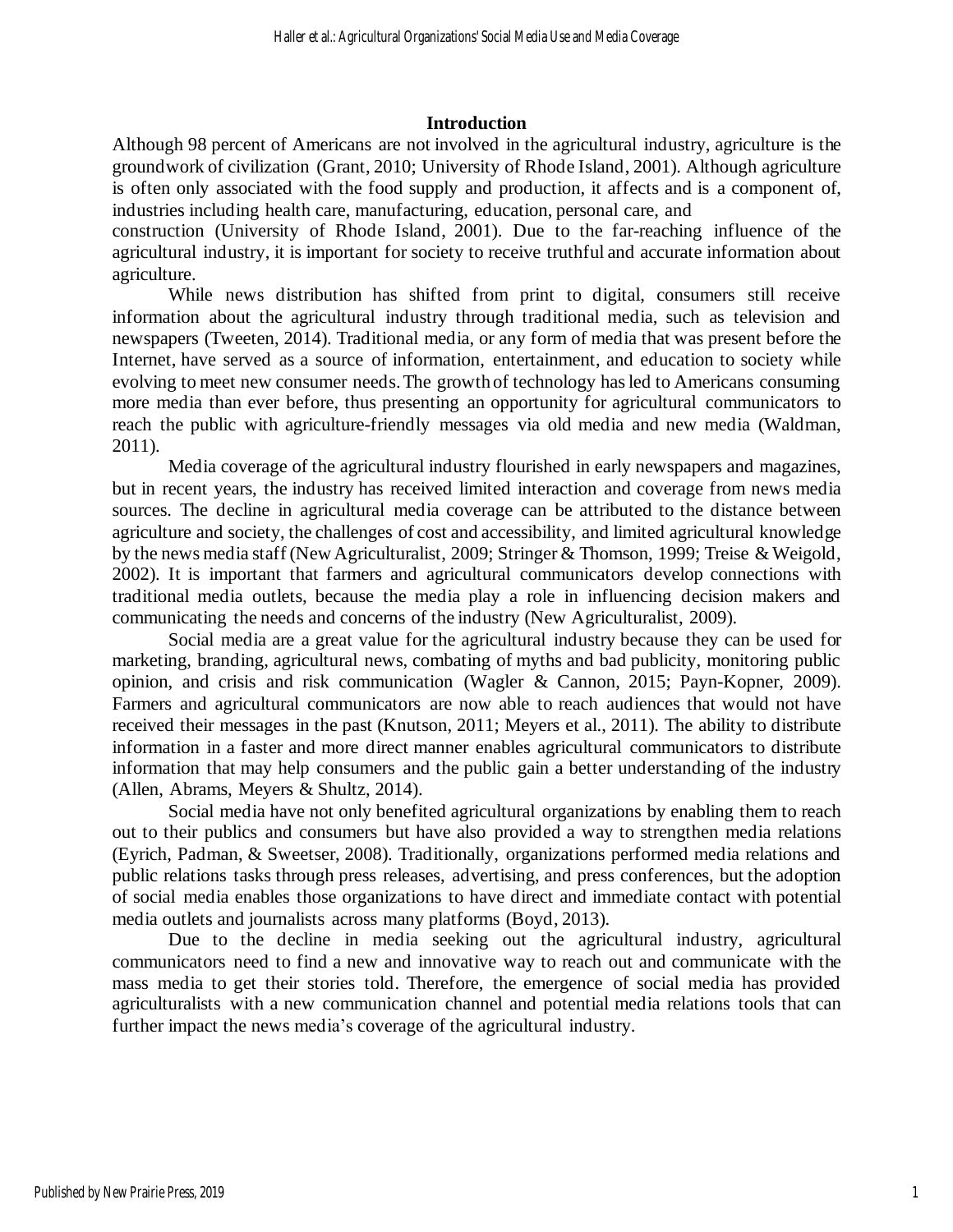#### **Interactions Among Public Relations, Journalism, and Social Media**

Journalism and public relations have a long and complicated history as uneasy partners in news generation. McNamara (2014) summarized the evolving relationship between the news media and public relations:

[Senior] practitioners in both PR and journalism support independent media and reject notions of symbiosis between journalism and PR, instead arguing that, even though they interact, the fields of practice operate independently of each other in many cases and have distinctly different roles, which should not be blurred or converged…However, despite expressed good intentions, a number of factors point to a worsening lack of transparency and increasing convergence of journalism and PR. (McNamara, 2014, p. 747)

McNamara's study also emphasized that social media are becoming important tools for PR practitioners, allowing them to communicate with audiences without traditional news media gatekeepers. Nonprofit organizations are turning to social media like Twitter and Facebook to communicate with stakeholders and other audiences, though their messages tend to be one-way, focusing on public information and press agentry (Waters & Jamal, 2011).

Journalists, too, are becoming increasingly active on social media. Research has shown that "journalists value social media as a tool for publishing and promoting their stories and for interacting with their audiences" (Willnat & Weaver, 2018, p. 891). Social media also allow journalists improved access to their sources (Spyridou et al., 2013). Lariscy, Avery, Sweetser, and Howes's (2009) survey of journalists found that 18.5% of participants use social media to help write their stories, with blogs (59%) and Facebook (24%) being the most common platforms sought for assistance. "While journalists themselves are increasingly embracing social media, they are sensitive to the increased autonomy and power that have been handed to PR practitioners by the internet and are concerned about being bypassed, leading to misinformation and propaganda corrupting the public sphere" (MacNamara, 2014, p. 746). It should be noted that while other studies have examined separately the use of social media by news outlets and PR practitioners, little research exists that investigates the convergence of all three.

#### **Ohio Agricultural Organizations**

As noted above, nonprofits, corporations, and other entities are increasingly embracing social media as a public-relations tool. Agricultural organizations are no exception. Agriculture is Ohio's largest industry, contributing over \$105 billion to the state's economy each year (Ohio Farm Bureau Federation, 2015). Ohio has more than 13 million acres in farmland and over 75,000 farms (2012 Census of Agriculture, 2014). Ohio's top agricultural commodities include corn, cattle, soybeans, dairy products, and swine (United States Department of Agriculture Economic Research Service, 2014).

Throughout the state, various agricultural and commodity-specific organizations promote and seek support for the agricultural industry. One of the largest agricultural organizations in Ohio is the Ohio Farm Bureau Federation. This organization, along with others including the Ohio Beef Council, Ohio Cattlemen's Association, Ohio Corn and Wheat Growers Association, Ohio Dairy Producers Association, Ohio Pork Producers, and Ohio Soybean Association, promote the agricultural industry and its specific commodities through political and educational actions. By uniting to promote and generate awareness about issues and products, these organizations are able to make an impact on public awareness of agriculture.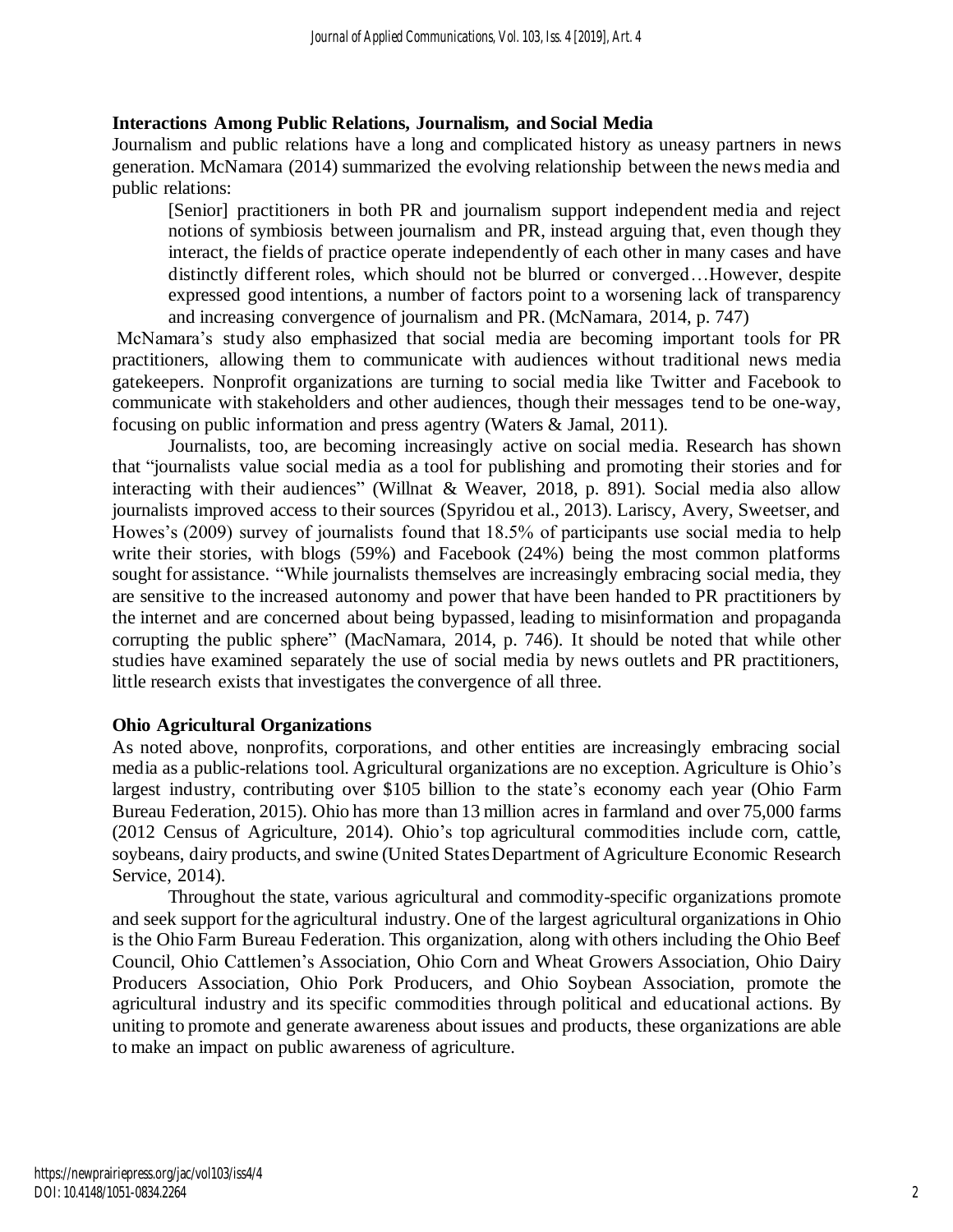#### **Theoretical Framework: Uses and Gratifications Theory**

The theory of uses and gratifications (U&G) is founded in psychological and communication research. It explains how individuals use the mass media and why individuals select a particular medium to fulfill their needs(Papacharissi, 2008). Within

the theory of U&G, the audience is considered active and consciously selects the media and content (Papacharissi, 2008). Most of contemporary U&G research falls under six main categories, including, "(1) gratifications and media consumption; (2) social and psychological origins of gratifications; (3) gratifications and media effects; (4) gratifications sought and obtained; (5) expectancy-value approaches to uses and gratifications; and (6) audience activity" (Papacharissi, 2008, p. 139).

Not only has  $U&G$  been beneficial to understanding uses on the Internet, but it has also been used to understand why individuals do or do not use social networking sites (Raacke & Bonds-Raacke, 2008). Social media has become a topic of interest in U&G research because of the interpersonal nature of the medium (Chen, 2011). To understand what type of gratifications individuals were experiencing from social networking sites, Raacke and Bonds-Raacke (2008) explored the gratifications of college students who used MySpace and Facebook. The study found that the most common gratification was the ability to connect with old friends and seek out information on new friends.

Agricultural communication research has also employed the theory of U&G to determine what media agricultural communicators use to communicate and why. Ruth-McSwain (2008) found that agricultural communicators are familiar with and use agricultural media and print sources as the primary means of communication. The study also found that agricultural communicators used the agricultural media sources because they are friendly and convenient, and there is less of a chance that facts will be skewed by agriculture-illiterate media reporters (Ruth-McSwain, 2008). Agricultural communicators were also choosing print media because it provided more in-depth coverage and they are comfortable with the effectiveness of the medium (Ruth-McSwain, 2008). Although the study supported the traditional assumptions of U&G, it also suggested that agricultural communicators need to use a mixed methods media relations strategy to select the proper medium to reach the target audience (Ruth-McSwain, 2008).

Organizations are changing their methods of public relations because journalists are changing how they retrieve information. According to Jung and Hyun (2014), the use of the Internet by newsroom staff to seek out information and communicate with sources is becoming more popular. Journalists are now participating in social media discussions, therefore creating a new channel of communication for public relations professionals to communicate with the news media (Yoo & Kim, 2013). According to the TEK Group (2012), 26 percent of journalists use Facebook to retrieve basic information about a source, 34 percent like receiving newsworthy information via a timely tweet, and 90 percent believe that blogging is the most valuable tool in developing news stories. The increase in social media as a media relations tool has caused a call for research to understand this trend.

#### **Purpose and Objectives**

Facebook is the most popular social networking site used among agricultural organizations because it is well-known among the target audience and has received the most scholarly attention (Tweeten, 2014). Agriculturalists are using Facebook to "agvocate," tell their stories, and communicate with consumers and the public (White, et al, 2014). Although Facebook has been an effective social media platform, agriculturalists believe it is important to build interconnectivity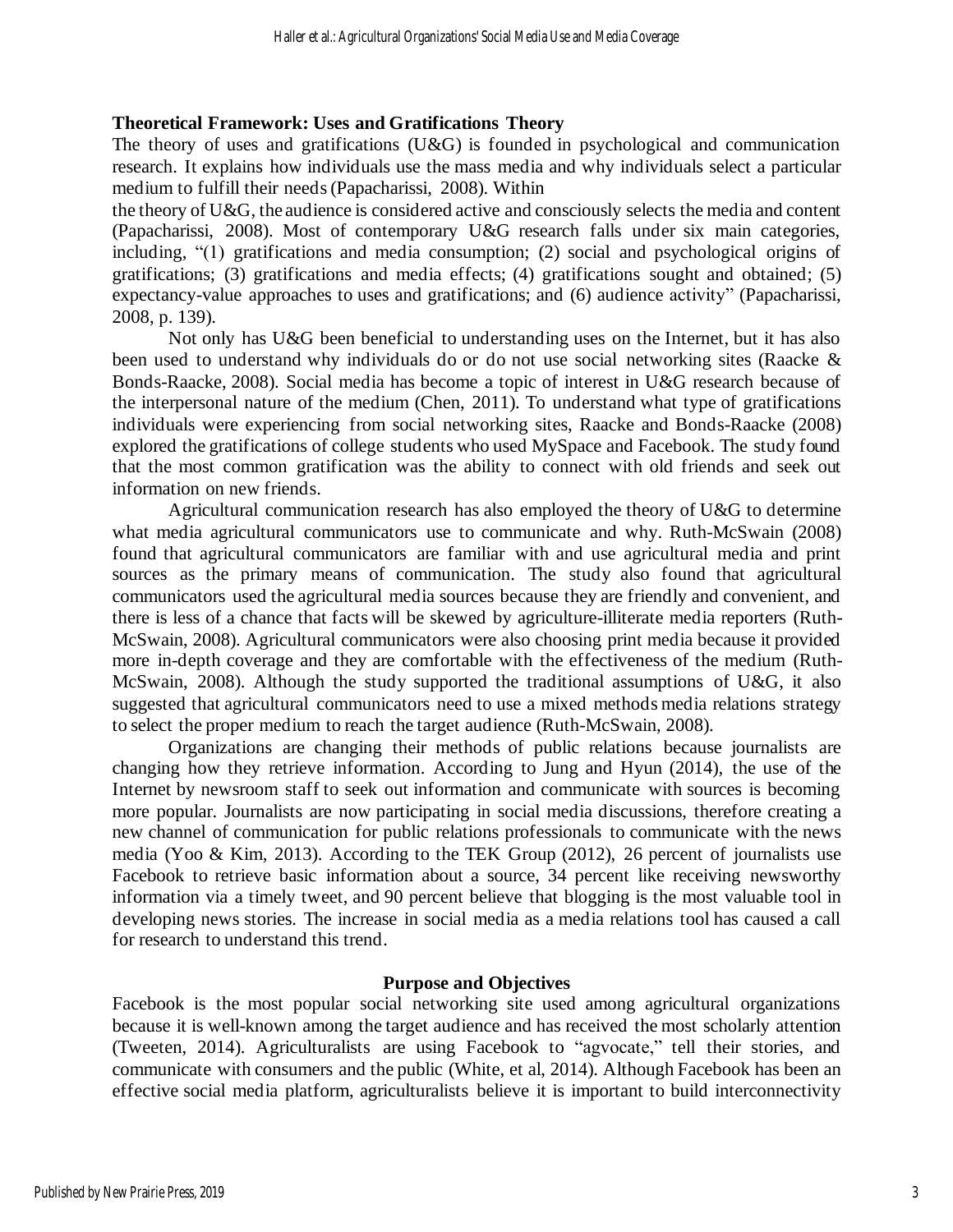between different types of social media in order to be more successful (Meyers, Irlbeck, Graybill-Leonard, & Doerfert, 2011). Agriculturalists have been satisfied with their adoption and use of social media and plan to continue forward with social media as a communication tool (White et al., 2014).

The purpose of this study was to examine how agricultural organizations in Ohio communicate via social media and how the messages communicated via social media impact central Ohio (traditional) print and broadcast media sources. The following research objectives were used for this study:

- 1. To describe Ohio agricultural organizations' use of Facebook to promote current agricultural issues;
- 2. To describe central Ohio's media coverage of agricultural issues through newspapers and television content; and
- 3. To describe the commonality of Ohio agricultural organizations' social media messages to central Ohio media outlets, including newspapers and television content.

#### **Methods**

This study used a mixed-methods approach with an emphasis on the qualitative results. The design for this study included quantitative and qualitative content analyses of Ohio agricultural organizations' Facebook posts and central Ohio news media stories and articles. Content analysis was selected for this study due to the text- and image-heavy nature of the content. It was crucial in meeting the research objectives because themes could be identified and analyzed to determine if there is a relationship between the Ohio's agricultural organization's Facebook posts and news stories distributed by central Ohio's traditional news media.

#### **Population and Sampling**

The study population included agricultural commodity or advocacy organizations in Ohio and news outlets in central Ohio. The organizations included in the study are the Ohio Beef Council, Ohio Cattlemen's Association, Ohio Corn and Wheat Growers Association, Ohio Dairy Producers Association, Ohio Farm Bureau, Ohio Pork Producers, and Ohio Soybean Association. These organizations were selected because they represent the top agricultural interests of the state of Ohio. The second target group for this study was the major news media outlets of central Ohio. These outlets included the *[City] Dispatch*, WBNS 10 TV News (CBS), WCMHTV NBC 4, and WSYX ABC 6. These outlets were selected for the study because they are the largest news media distributors in the area and are all located in Ohio's capital, therefore reaching a large audience.

#### **Data Collection and Instrumentation**

Data were collected from September 8, 2014, to October 6, 2014. The collection occurred during a major agricultural event in Ohio, theFarm Science Review. The time period wasselected because the Farm Science Review often features topics that are relevant to audiences outside of the agricultural industry, therefore making it into the news media.

Separate coding sheets were developed for the social media analysis and news media analysis. The social media analysis coding sheet recorded the date, time, publisher, likes, and shares of the social media post. The text from the post and an image or video, if available, were also recorded in the coding sheet. During daily social-media coding, the researcher visited each organization's Facebook page and took screenshots of new posts, which were both printed and stored in digital format.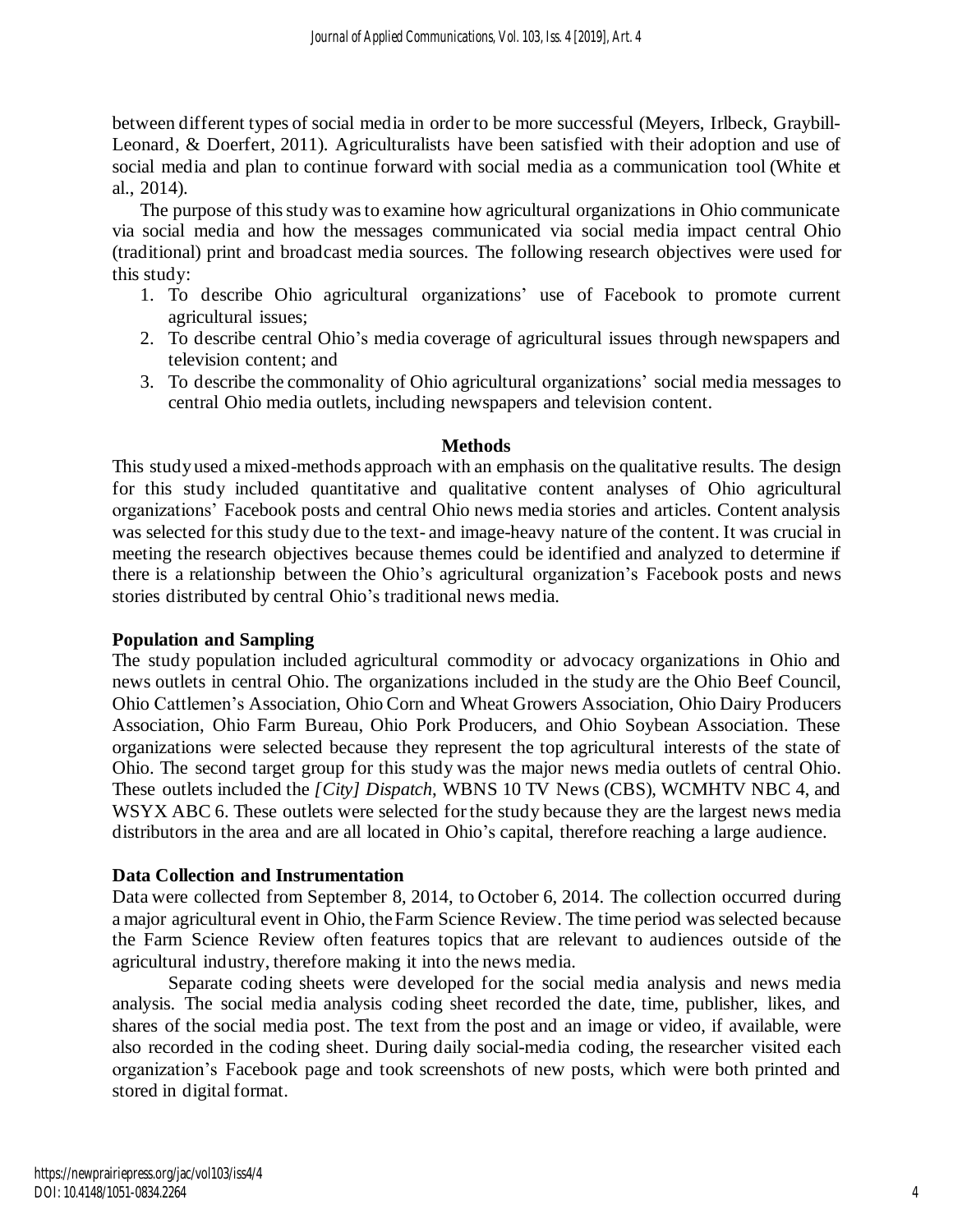The news media analysis-coding sheet recorded the date, media outlet, author, author type, article or story classification, and the type of article or story. The coding sheet was also used to record all text, images, and video for each story. Newsstory coding was performed daily. The data was collected from online subscriptions and from the central Ohio's news media outlets' websites. The researcher visited the websites daily, reviewed all posted news stories, and collected those that contained any mention of agricultural topics in the title, byline, or copy. Stories were collected via screenshots and stored in a digital file on the researcher's laptop. After coding was completed, all coding sheets and screen shots were printed for analysis. The decision to capture online stories from the broadcast outlets versus coding the actual broadcast was made after thorough investigation confirmed they highlighted their broadcasted stories on the homepages of their websites.

#### **Data Analysis**

After data collection, the researcher performed qualitative and quantitative content analyses. Emerging themes were determined for the social media and news media analysis via open coding. Open coding in content analysis is the act of examining the text and images collected from the data and then selecting identifiers, such keywords, to distinguish codes or themes (Hsieh & Shannon, 2005). The text, images, and videos from the posts and articles were used to determine the emerging themes.

A quantitative analysis was also performed to determine the means and frequencies of likes, shares, photos, links, and videos from the social media coding sheets. The quantitative data were organized and reported according to the qualitative themes. Frequencies of the sources used, agricultural organizations mentioned, links, images, and videos from the news media coding sheets were also determined. After the emerging themes were established, common themes between the social media and news media analysis were further analyzed. The researcher compared the dates of when social media posts appeared and when the news media covered a similar theme to determine any commonality. The sources cited in the news articles were also analyzed: Impact by social media content could be assumed if stories cited a social media profile or post. Researchers compared sources used in both the social media and news stories to see if any overlaps were present. According to Colorado State University (n.d.), "the validity of categories… is achieved by utilizing multiple classifiers to arrive at an agreed upon definition of the category" (para. 3).

To increase the validity of the categories for this study, the researcher used multiple keywords and visual identifiers. For example, in the news article analysis, keywords such as "runoff," "fertilizer," "drinking water," and "water quality" were used to develop the *water quality* theme. To measure the reliability of this study, two coders – the researcher and an individual trained in social-scientific research methods – performed inter-coder reliability test using a 10% sample of the social media and news media samples. Coder agreement was calculated at 97.6 percent and was deemed acceptable. While several more robust reliability tests are available, the researchers chose to use percent agreement as it is the only one that allows for discovery by the researcher of any possible overt outliers or if one coder is consistently coding different on a certain type of variable. It also allows better scrutiny of variables that show low agreement (McHugh, 2012).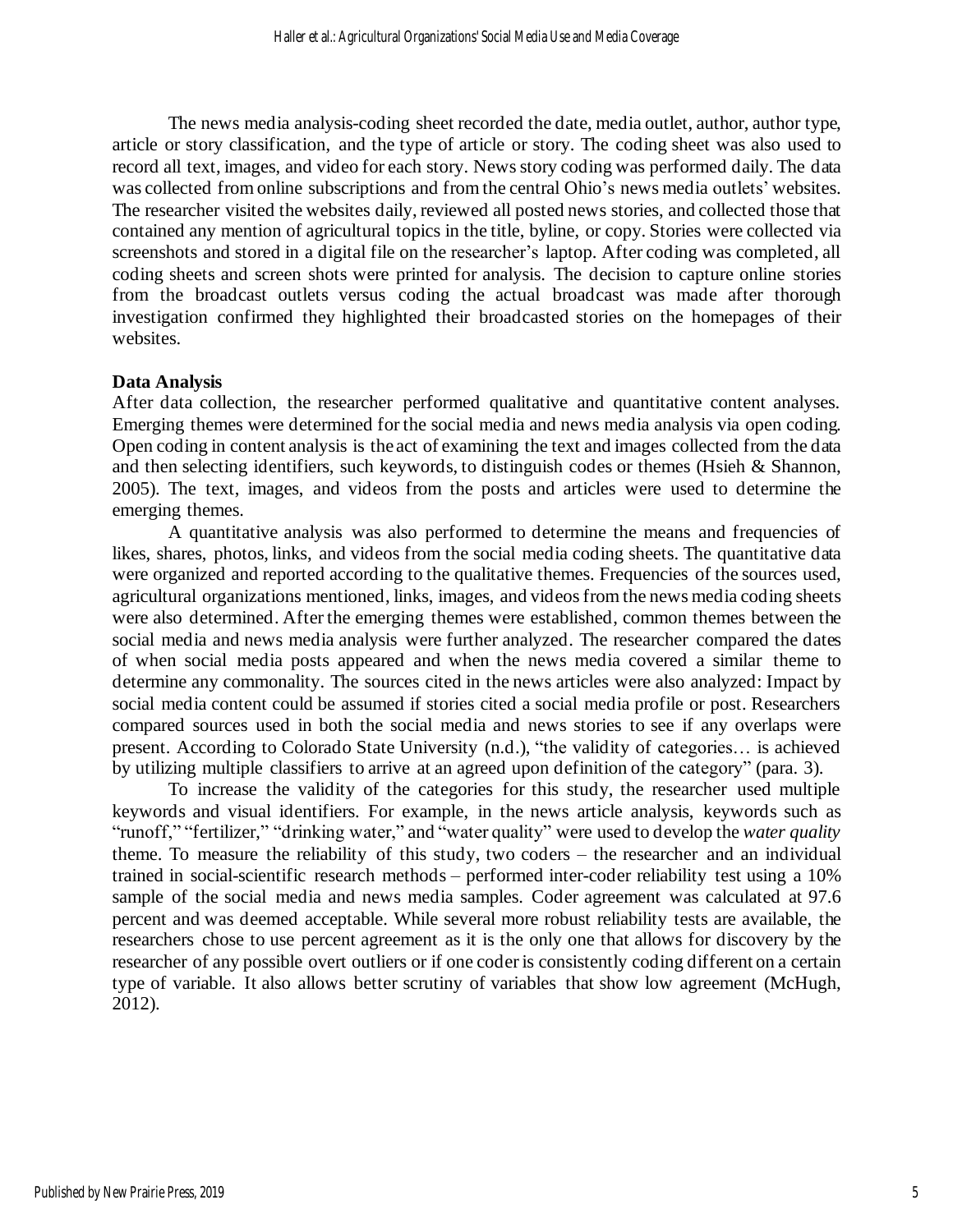#### **Findings**

#### **Objective 1: Ohio Agricultural Organizations' Use of Facebook to Promote Current Agricultural Issues**

Seven Ohio agricultural organizations' Facebook pages were monitored during the onemonth data collection period, and 140 Facebook posts were collected. The emerging themes of the Facebook posts included *recipes and food*, *farm and agricultural stories*, *events*, *education and programs*, *general agricultural promotion*, *leadership and professional development*, *awards and recognition*, *job and internship posting*, *politics*, and *water quality* (Table 1).

#### Table 1.

*Frequencies and means of social media content themes posted by Ohio agricultural organizations*

|                                            | Posts $(n)$    | Average Likes <sup>1</sup> | Average<br>Shares <sup>1</sup> |
|--------------------------------------------|----------------|----------------------------|--------------------------------|
| Recipes and food                           | 31             | 556                        | 430                            |
| Farm and agricultural stories              | 30             | 83                         | 10                             |
| Events                                     | 21             | 18                         | 4                              |
| <b>Education and programs</b>              | 13             | 11                         | 1                              |
| General agricultural promotion             | 12             | 646                        | 133                            |
| Leadership and professional<br>development | 11             | 12                         | 1                              |
| Awards and recognition                     | 7              | 14                         | 1                              |
| Job and internship postings                | 6              | 3                          |                                |
| Politics                                   | 5              | 12                         | 0                              |
| <i>Water quality</i>                       | $\overline{4}$ | 7                          |                                |

<sup>1</sup>Values reported per post

The most common theme was *recipes and food*. A post was categorized under this theme if it contained text or images that were affiliated with recipes, food knowledge and education, or other general food promotion. The *recipes and food* theme had 31 Facebook posts. Ohio Pork Producers were the top contributor with 14 posts and Ohio Beef Council was the second with seven posts. Images were common (*n*=30) on *food and recipe* posts. Four types of images emerged: pictures of food, food events, text and image combinations, and images without food. The text that accompanied the images was closely associated with the images. Links  $(n=22)$  and videos  $(n=1)$ were also included. The links connected posts to external websites that contained full recipes, information about food-related events, or other food information.

The second most common theme of Facebook posts was *farm and agricultural stories*, which contained text or images of farmers sharing their personal experiences or general agricultural stories that did not fall under another major theme. This theme comprised 30 Facebook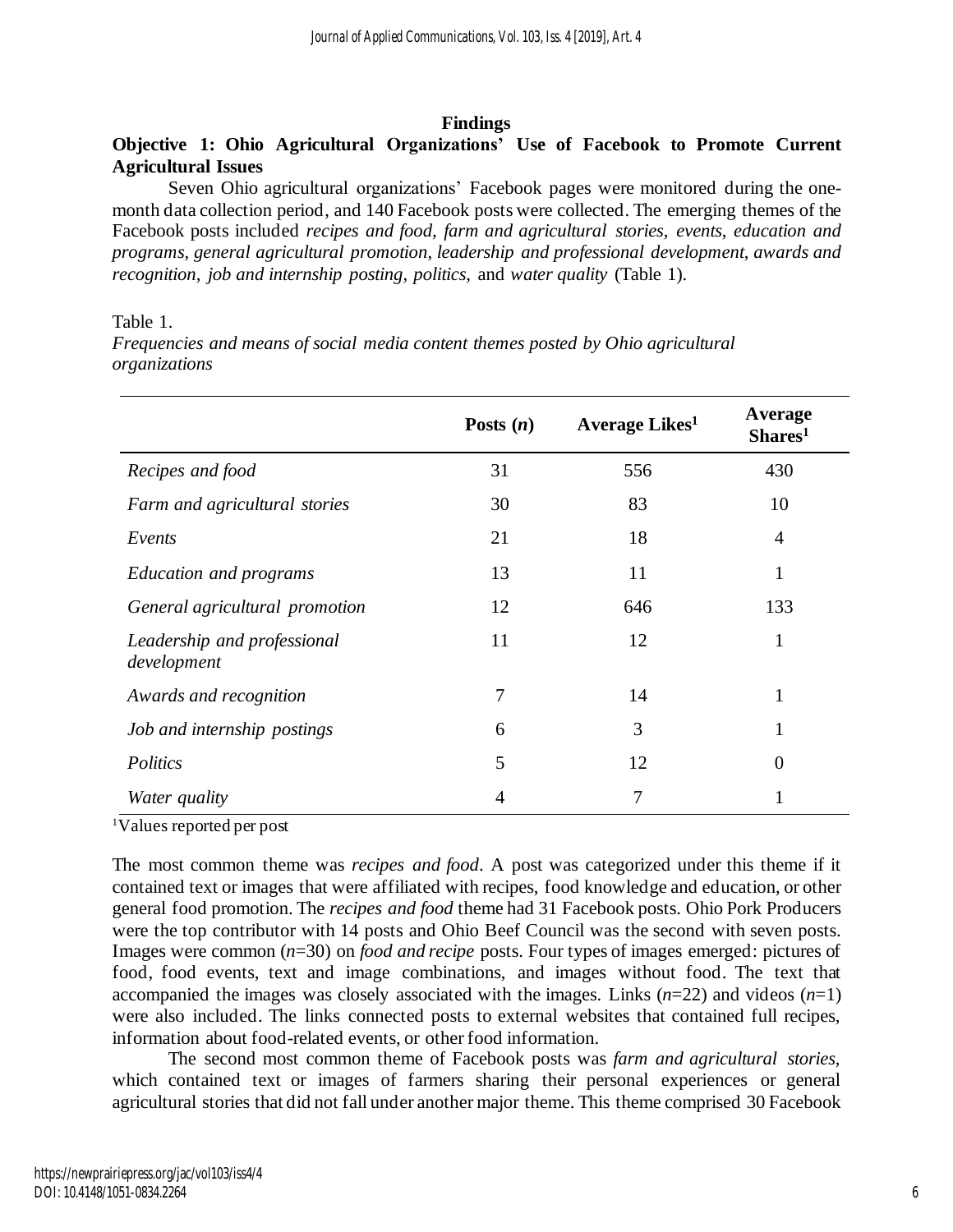posts. The Ohio Dairy Farmers were the top contributor with 10 posts and Ohio Pork Producers second with six posts. Images of farmers, families, farms, and animals, were included in 19 posts. Videos of farmers, families, and individuals from the agricultural industry telling their stories were found in 11 posts. Most of the videos were linked via YouTube. External links to other sites were included in 25 posts.

Facebook posts categorized under the *events* theme (*n*=21) contained text or images that promoted an event, were posted from an event, or contained information about an event. Ohio Farm Bureau was the top contributor (*n*=9), and Ohio Corn and Wheat Growers Association was second  $(n=4)$ . Posts with images were common  $(n=19)$ , but no videos were included. Eight posts contained external links, and two posts were shared from another Facebook page or external website.

Thirteen posts were identified as related to *education and programs*, meaning they contained text or images that were affiliated with the education of farmers or individuals, disseminating new knowledge, or promotion of an education program offered through the organization. Ohio Farm Bureau again contributed the most (*n*=5), followed by Ohio Beef Council  $(n=3)$ . The majority of the posts contained images  $(n=11)$ , mostly images of farming or educational events; 1 post contained a video; and nine included an external link.

The *general agricultural promotion theme* served as a catch-all category for 12 Facebook posts that did not qualify under another theme. Examples included organization members participating in events, swine industry promotions, and membership activities. Eight posts by the Ohio Pork Producers were categorized as general agricultural promotion, along with three posts by Ohio Beef Council. All posts contained an image, none included a video, and three linked to other sources.

A Facebook post qualified under the *leadership and professional development* theme if it contained text or images that were affiliated with leadership or professional development events and programs. This theme comprised 11 posts, nine from Ohio Farm Bureau and one each from the Ohio Cattlemen's Association and Ohio Corn and Wheat Association. All of the postsincluded one or more images of professional development meetings, groups, or advertisements. No posts contained videos, but 10 featured external links to stories about professional development events or groups on the organizations' websites.

The remaining themes each comprised fewer than 10 posts. The *awards and recognition* theme included seven posts that contained text or images affiliated with recognizing an individual or group for an award or service. Ohio Beef Council created three such posts. All seven included images of the people or groups being recognized, and five contained an external link; none included video. Only five posts dealt with *politics –* political discussions, issues, or visits – and all were posted by Ohio Farm Bureau. Three posts contained an image; one, a video; and four, an external link. *Water quality* was addressed in four Facebook posts, three courtesy of Ohio Farm Bureau and one by Ohio Cattlemen's Association. All of the posts included external links, three included an image, and one included a video. Images depicted events, graphic illustrations, and water. The video showed a speech filmed at the 2014 Farm Science Review.

#### **Objective 2: Central Ohio's Media Coverage of Agricultural Issues Through Newspapers and Television Content**

Four central Ohio news media outlets were monitored and 18 stories collected during the one-month data collection period. Outletsincluded the *[City] Dispatch* newspaper, the WBNS 10 TV news site, the WCMH-TV NBC 4 news site, and the WSYX ABC 6 news site. The themes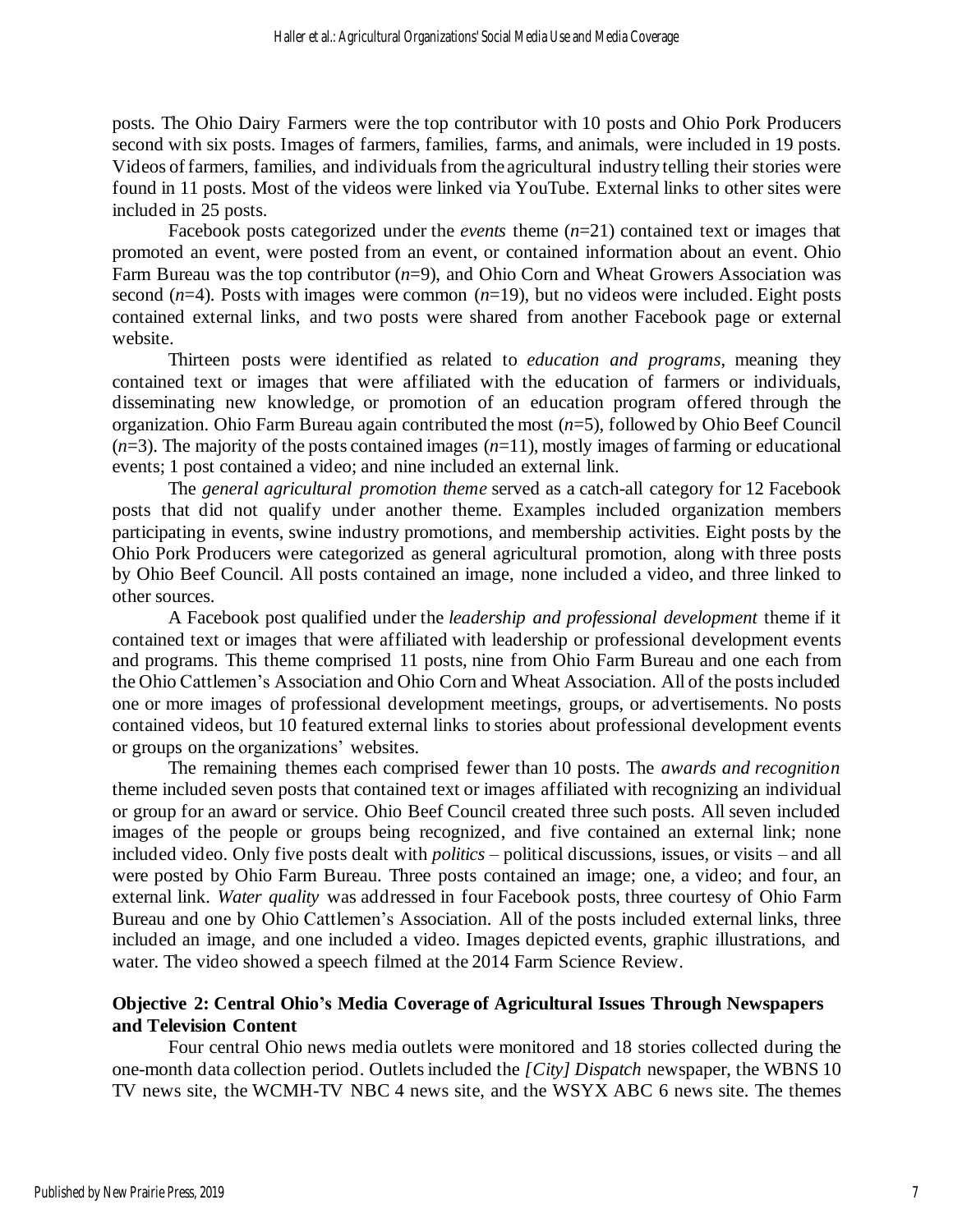that emerged from thenews outletsincluded *water quality*, *organic food and food products*, *animal welfare and animal safety*, *agriculture and science*, *disaster and tragedy*, and *non-direct mention of agriculture*. (Frequencies for each theme by outlet are reported in Table 2.)

|                                      | [City]<br><b>Dispatch</b> | WBNS <sub>10</sub><br>TV | ABC <sub>6</sub> | NBC <sub>4</sub> | <b>Total</b> |
|--------------------------------------|---------------------------|--------------------------|------------------|------------------|--------------|
| Water quality                        | 5                         | $\overline{0}$           |                  |                  | 7            |
| Organic food and food<br>products    | $\theta$                  |                          |                  |                  | 3            |
| Animal welfare and animal<br>safety  | $\theta$                  | 2                        |                  |                  |              |
| Agriculture and science              | $\theta$                  |                          |                  | $\theta$         | 2            |
| Disaster and tragedy                 | $\theta$                  | $\mathbf{I}$             |                  | $\theta$         | 2            |
| Non-direct mention of<br>agriculture |                           | $\theta$                 | 0                | $\theta$         |              |
| <b>Total</b>                         | 6                         | 5                        |                  |                  | 18           |

Table 2.

*Frequencies and means of traditional media content themes posted by central Ohio news media outlets.*

The *water quality* theme included content that covered water quality issues or policy. The seven stories averaged three sources per story, and a range of 0-3 agricultural organizations were cited as sources. Five provided an image and two included a video. The common images among the *water quality* stories were maps and farm images. Examples of article titles include "EPA: Officials Must Target Algae Triggers" and "Farm Science Review Tackles Algae Threat" from the *[City] Dispatch*; and "New Reservoir Will Help Protect [City]'s Water Supply" from ABC 6. Keywords used to describe this theme include "water," "algae," "agriculture," "drinking water," and "EPA."

Three stories covering organic food, food issues, or food safety were categorized under the *organic food and food products* theme. WBNS 10 TV, ABC 6, and NBC 4 each contributed one article. The stories averaged 2.33 sources apiece, and each mentioned at least one agricultural organization (range = 1-4). One story provided an external link, two provided an image, and two provided a video. The images included pictures of food orfood products. An example of an article title is "Buying Organic? How to Find Best Prices in Central Ohio" from the *[City] Dispatch.*

Stories covering animal welfare issues, animal abuse, or other agricultural animal concerns were categorized under the *animal welfare and animal safety* theme. Three stories were collected: two from WBNS 10 TV and one from ABC 6. Each story included one or two sources, none of which were agricultural organizations. None of the stories provided external links, all provided one or more images, and one of three provided a video.

The subjects of images shown were farm animals and farms. Most of the stories were coverage of the agricultural industry in reaction to animal-abuse scandals. Examples of article titles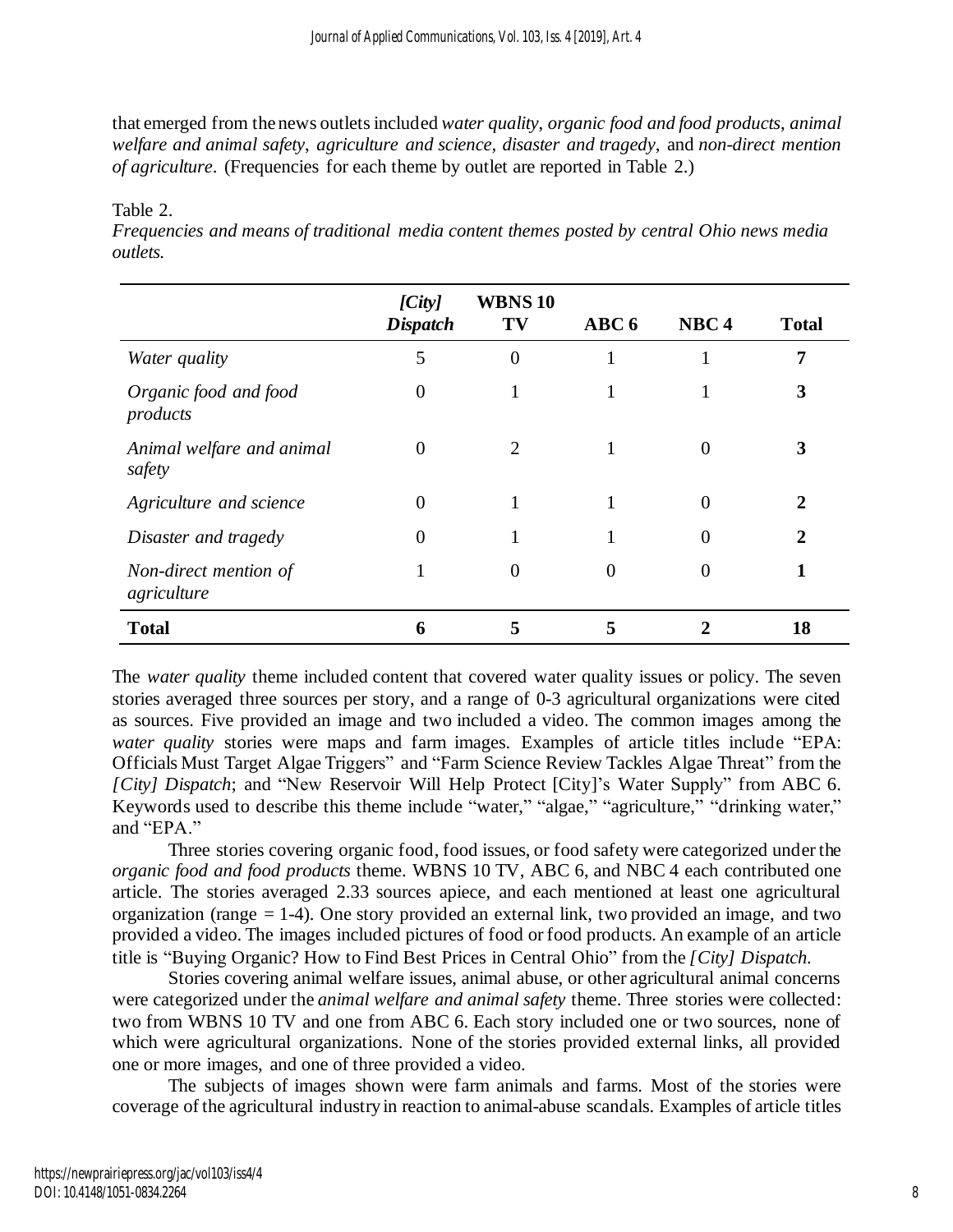include "Phoenix Cow Dies After Being Pelted with Softballs" from ABC 6 and "Four People Arrested in Slaughter at California Chicken Ranch" from 10 TV News.

Stories affiliated with the application of science to agriculture and the use of agriculture in a scientific context included in the *agriculture and science* theme. Two stories were collected: one each from ABC 6 and WBNS 10 TV. No sources were cited and no agricultural organizations mentioned in the stories collected. Neither provided links or images, and only one provided a video. The title of the video story from NBC 4 was "Corn, Soybeans and Weather Folklore." The title of the text-only article from 10 TV News was "Using Pork to Stop Nosebleeds a Winning Discovery."

*Disasters and tragedies* that had an indirect relation to the agricultural industry were mentioned in two, one each from ABC 6 and WBNS 10 TV. The average number of sources used was 1.5 (range=0-3), none of which were agricultural organizations. None of the stories provided links, one provided an image, and one provided a video. A single article from the *[City] Dispatch* was categorized as a *non-direct mention of agriculture* because it was related to the industry but not presented in an agricultural context. The story included an image of a Holstein calf with a marking resembling a number 7 on its head; the text noted the calf was named in honor of a professional football player who wears 7 on his jersey.

#### **Objective 3: The Commonality Of Ohio Agricultural Organizations' Social Media Messages to Central Ohio Media Outlets**

Only one theme emerged as consistent between agricultural organizations' social media posts and news media outlets:*water quality*. Seven news articles discussed waterquality, five from the *[City] Dispatch*, one from ABC 6, and one from NBC 4. Four social media posts pertained to water quality, three from Ohio Farm Bureau and one from Ohio Cattlemen's Association. Common keywords among the posts and articles included "water quality," "farmland," "agriculture," runoff," "farming," and "algae blooms." Common sources among the posts and articles included the Ohio Environmental Protection Agency (EPA), the United States EPA, Ohio Farm Bureau, and the Ohio State University College of Food, Agricultural, and Environmental Sciences. The Facebook posts and news articles were both reacting to current water quality issues in Ohio and throughout the U.S. The Facebook posts were showing how the agricultural industry was responding to water quality concerns and ensuring future safe agricultural practices.

While looking for common stories/themes we also analyzed if any social media posts or profiles were cited to indicate a possible direct relationship between social media content and news media articles. No potential direct relationship between the Facebook posts and the news articles was found using this method, but one story did occur in both the social media and news media analysis: the luncheon speech at Farm Science Review on September 16, 2014. The Ohio Farm Bureau covered the story on Facebook on Sept. 19, 2014. The *[City] Dispatch* covered the story on Sept. 18, 2014. The title of the story was "Seeds of ideas may stem runoff." Common sources used in both the Facebook post and the news story include the dean of Ohio State University's College of Food, Agricultural, and Environmental Sciences and the president of Ohio Farm Bureau Federation. Both stories showed how the agricultural industry is making positive steps to improve Ohio's water quality issues.

#### **Discussion**

Uses and gratifications theory was used as one of the theoretical foundations for this study. The findings from analysis of Ohio agricultural organizations' Facebook pages support previous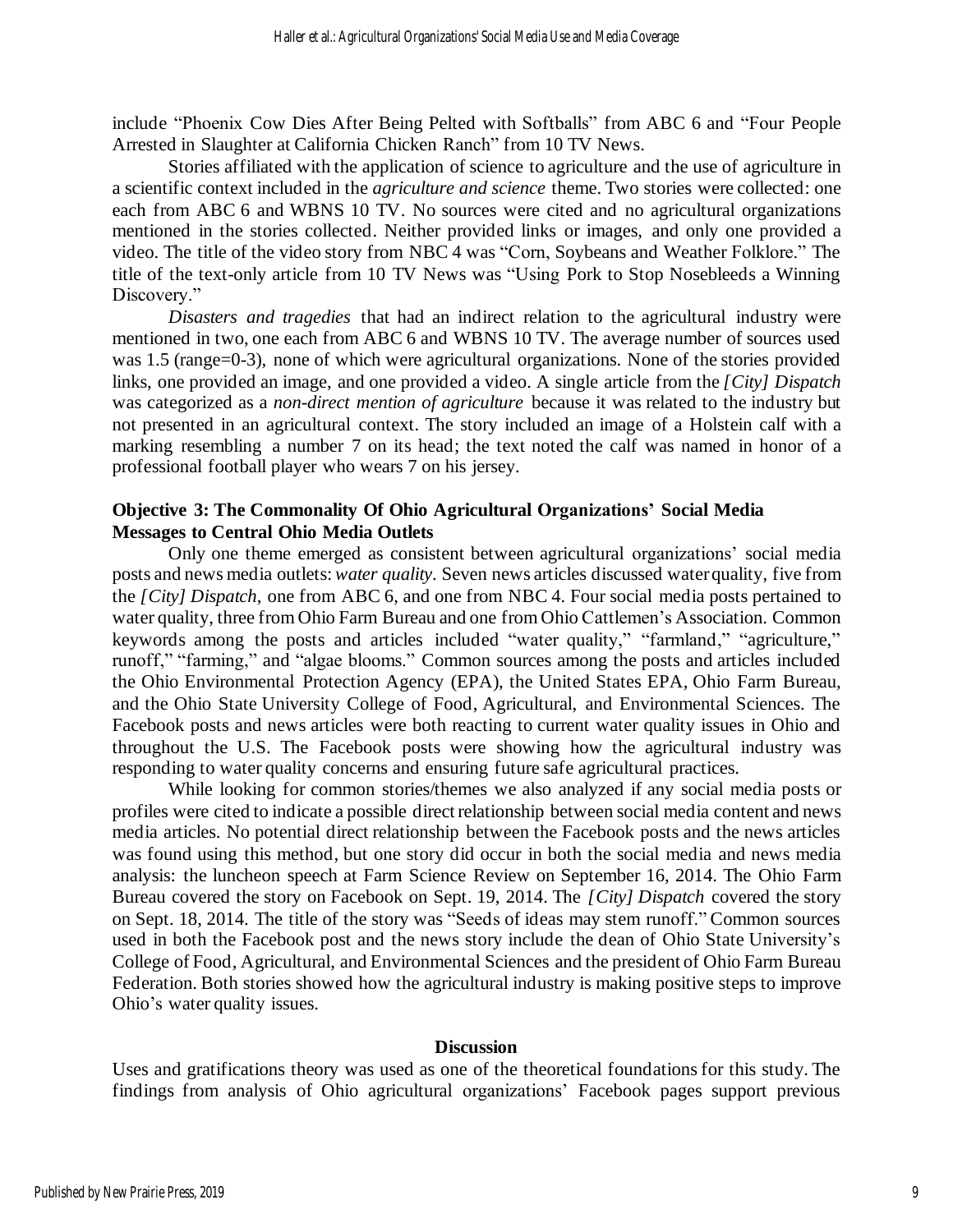research that "communicators traditionally group their activities around their preferred medium" (Academy for Educational Development, 1985, p. 6). The Ohio agricultural commodity organizations studied all possessed Facebook pages at the time of data collection. Because the Facebook pages had already been in existence and had a significant number of likes per page (range=795-186,544), we can infer that the organizations' communication managers use Facebook as their chosen social medium because it fulfills an existing or desired future gratification. Considering the large number of themes and posts that focus on individuals in the agricultural industry, promote the stories of successes of organizations and their members, and advertise programs and opportunities, it seems that Facebook serves primarily as a tool to communicate *within* industry circles.

Despite its economic prominence in Ohio, agriculture received relatively little news media coverage in the data-collection period. The limited coverage of agricultural topics by central Ohio news outlets supports previous findings of shrinking agricultural media attention (Stringer & Thomson, 1999). Although the articles collected were classified as agricultural, more often than not, the theme of the article was not directly related to production agriculture. For

example, the most common theme among the news articles was *water quality*. These articles were collected and the theme was determined because the stories contained keywords, such as "runoff" and "fertilizer," that are often associated with agriculture and farming communities by the public. However, many of the articles cited government agencies like the state and federal Environmental Protection Agency that are adjacent to, but not part of, the agricultural industry, and other articles cited no agricultural sources at all.

The findings of this study also support existing literature that states that news reports surrounding agriculture are of a sensational nature, with bursts of attention followed by little or no follow-up (Cannon & Irani, 2011; Nelson, 1995). The *animal welfare and safety* and *disaster and tragedy* themes are perfect fodder for sensational news coverage. For example, a farm fire instigated three stories, all from different outlets, on the same day, but the same outlets did not report on the fire's aftermath. This finding of sensational, short-term reporting highlights a problem for the agricultural industry in that the industry is not receiving consistent and frequent coverage by the media. Considering that the public receives most of its agricultural information from traditional media outlets, the decline of consumer knowledge of agriculture comes as little surprise.

Based on the interaction – or lack thereof – between agricultural organizations' Facebook pages and central Ohio news media, we can assume that these organizations are not using social media as a means to communicate with media outlets, and vice versa. In the one theme that overlapped both social media and news media analysis, *water quality*, organizations posted in reaction to the aforementioned water-quality crises – in some cases up to a month afterward – while news media outlets posted breaking news updates on the same topic. If agriculture organizations want to take an active role in providing stories to the media with regard to the industry, they must post about agricultural issues as they happen, rather than waiting to respond in the aftermath.

#### **Implications and Recommendations**

This study provides a foundation for practitioners and researchers to continue to examine how agricultural organizations are using Facebook and what steps need to be taken to improve the agricultural industry's media relations practices. And improvement is needed:Based on the results of RO3, central Ohio news media outlets are not looking to social media (or at least to Facebook)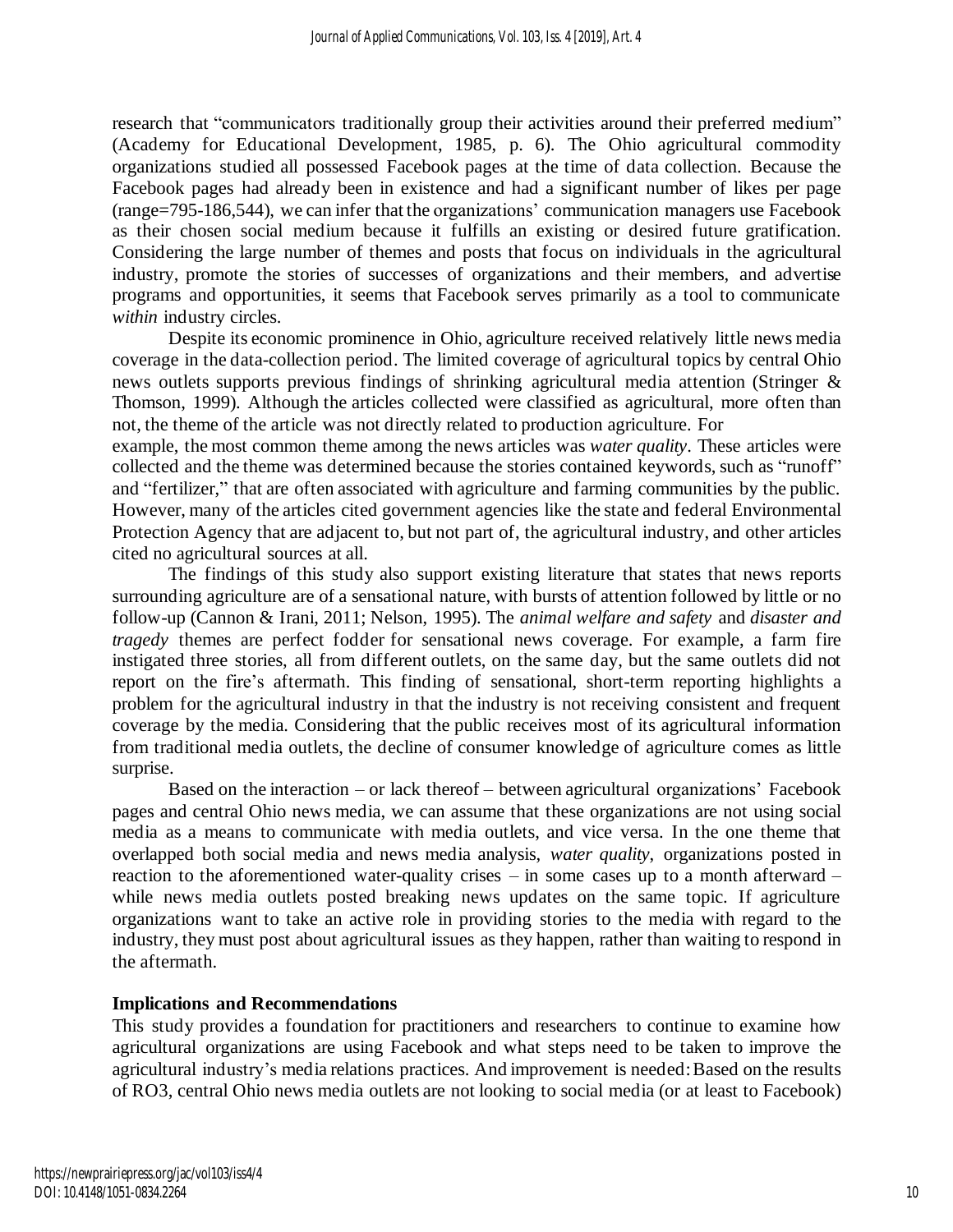for emerging stories about Ohio agriculture. According to Ruth-McSwain (2008), more media coverage of the agricultural industry can be achieved through effective media relations strategies.

The first implication for agricultural PR practitioners is a need to examine the platforms they and the organizations they represent are using to communicate with the public and news outlets. While Facebook may be effective in reaching stakeholders, it lacks impact as a media relations tool. We recommend Ohio agricultural organizations research other platforms, such as Twitter, if they wish to communicate directly with journalists and news media outlets.

The common news article and Facebook post about *water quality* suggest that if information is distributed to news media personnel, the agricultural industry may be more likely to receive media coverage about topics of importance. If agricultural organizations share timely, newsworthy information on Facebook and other social media platforms, then journalists may come to see these outlets as viable sources for stories and come to rely on them in the future. Organizations should also ensure that their social media content is actually reaching journalists and editors by engaging with those individuals online, inviting them to "like" their pages, join their networks, and tagging appropriate outlets in their posts, rather than relying on a one-way pressagentry model of communication.

Future research is needed to further examine the topics explored in this study. Qualitative methods should be used to determine how and where journalists retrieve their agricultural information. Because the agricultural industry receives limited coverage by the news media, understanding how and where journalists research information about the industry can help agricultural communicators tailor their future practices and behaviors to effectively reach journalists. On the other hand, similar studies should be conducted with PR practitioners and communications professionals who represent agricultural organizations to determine, specifically, their intended uses for and gratifications from using social media.

Ms. Leigha Haller is a former graduate student in agricultural and extension education at The Ohio State University. She received a degree in strategic communication from Ohio State in 2013 and her master's degree in 2015.

Dr. Annie R. Specht is an assistant professor of agricultural communication at The Ohio State University. She received her doctorate at Texas A&M University. Her research interests include popular media portrayals of agriculture, visual communication, and popular culture.

Dr. Emily B. Buck is a professor of agricultural communication at The Ohio State University. She completed her graduate studies at the University of Florida. Her research areas include visual communication, new communication tools, and communicating agriculture to consumers.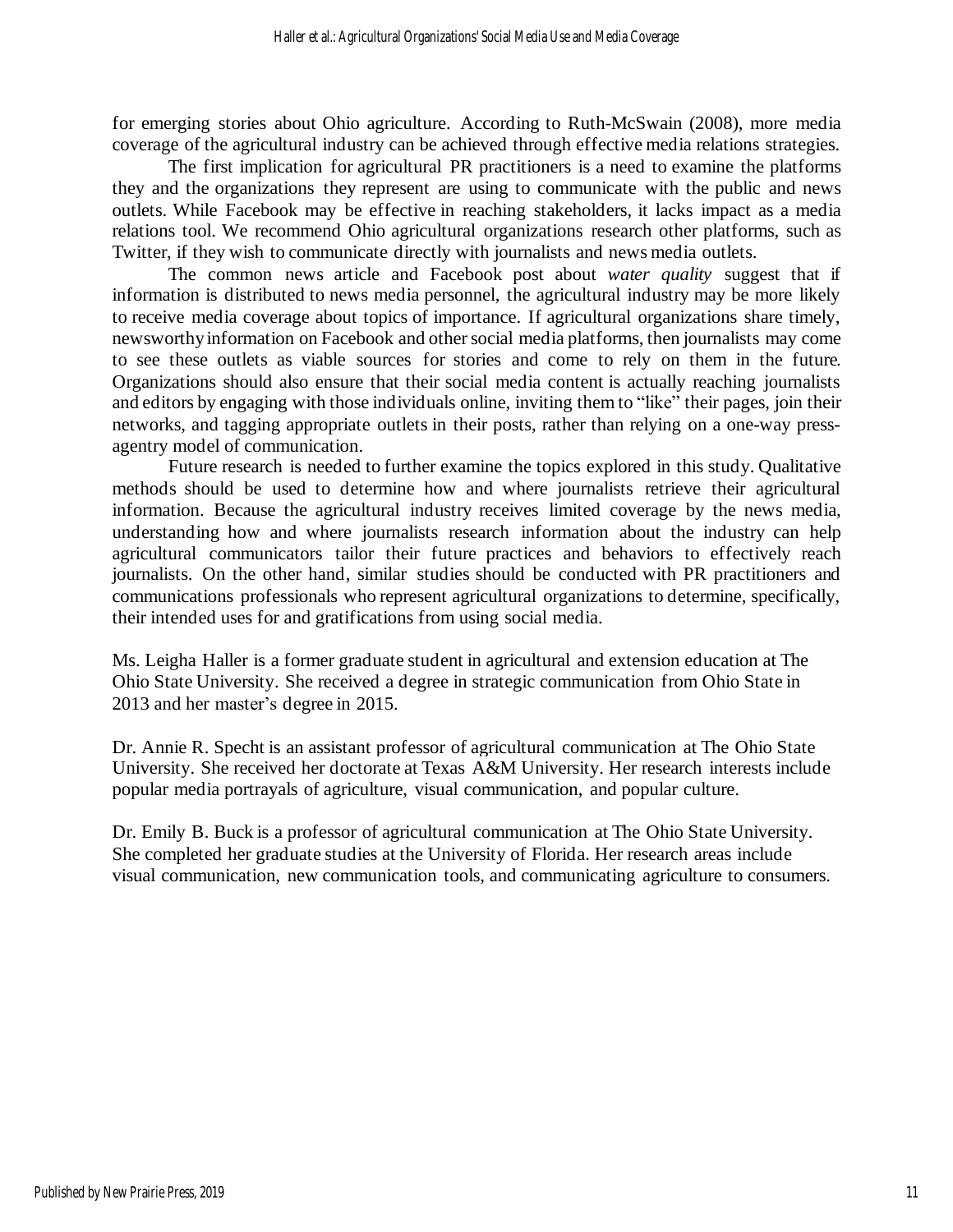#### **References**

- 2012 Census of Agriculture. (2014, May). Ohio State and County Data. Retrieved from http://www.agcensus.usda.gov/Publications/2012/Full\_Report/Volume\_1,\_Chapter\_1\_St ate\_Level/Ohio/ohv1.pdf
- Academy for Educational Development. (1985). Beyond the flipchart: Three decades of development communication. Washington, DC: AED.
- Allen, K., Abrams, K., Meyers, C., & Shultz, A. (2010). A little birdie told me about agriculture: Best practices and future uses of Twitter in agricultural communications. (Professional Development). *Journal of Applied Communications, 94*(3). https://doi.org/10.4148/1051- 0834.1189
- Boyd, M. (2013, August 16). Social media's role in modern public relations. Retrieved from http://www.prdaily.com/Main/Articles/Social\_medias\_role\_in\_modern\_public\_relations 15017.aspx
- Cannon, K.J., & Irani, T. A. (2011). Fear and Loathing in Britain: A Framing Analysis of News Coverage During Foot and Mouth Disease Outbreaksin United Kingdom. *Journal of Applied Communications, 95*(1). https://doi.org/10.4148/1051-0834.1171
- Chen, G. M. (2011). Tweet this: A uses and gratifications perspective on how active Twitter use gratifies a need to connect with others. *Computers in Human Behavior, 27*(2), 755-762.
- Cohen, B. (1963). *The Press and Foreign Policy*. Princeton, N.J.: Princeton University Press.
- Colorado State University. (n.d.). Issues of Reliability and Validity. Retrieved from http://writing.colostate.edu/guides/page.cfm?pageid=1317&guideid=61
- Enns, K., Martin, M., & Spielmaker, D. (2016). "Research Priority 1: Public and Policy Maker Understanding of Agriculture and Natural Resources." In T. G. Roberts, A. Harder, & M. T. Brashears (Eds), *American Association for Agricultural Education national research agenda: 2016-2020* (pp. 13-18). Gainesville, FL: Department of Agricultural Education and Communication.
- Eyrich, N., Padman, M. L., & Sweetser, K. D. (November 01, 2008). PR practitioners' use of social media tools and communication technology. *Public Relations Review, 34*(4), 412- 414.
- Grant, D. (2010, June 17). Stallman: farmers must connect with consumers. *Farm Week Now.* Retrieved from http://www.farmweeknow.com/story.aspx?s=39250&c=1&pv=1
- Hsieh, H. F., & Shannon, S. E. (2005). Three Approaches to Qualitative Content Analysis. *Qualitative Health Research, 15*(9). https://doi.org/10.1177/1049732305276687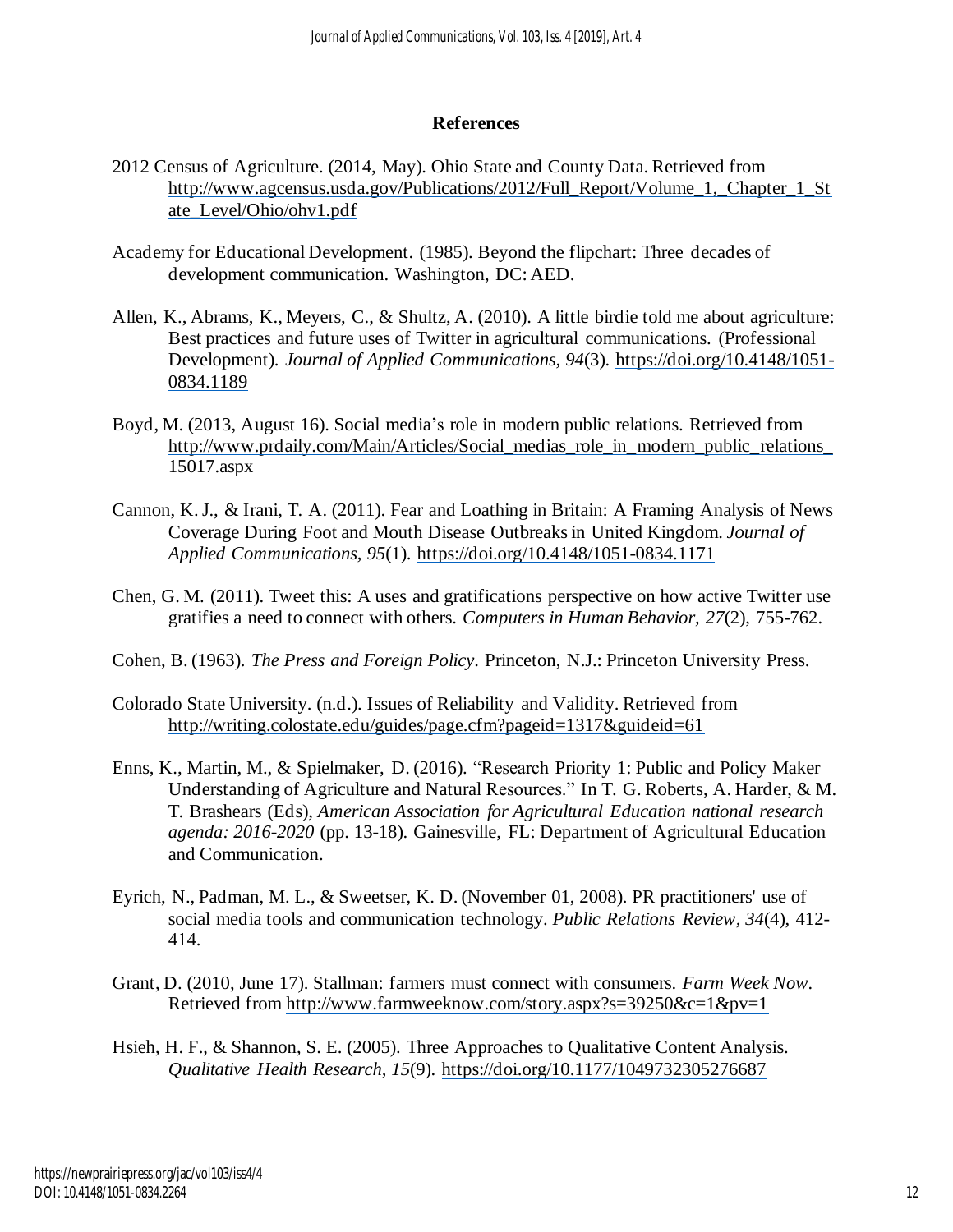- Jung, M. S., & Hyun, K. D. (2014). Online Media Relations as an Information Subsidy: Quality of Fortune 500 Companies' Websites and Relationships to Media Salience. *Mass Communication and Society, 17(*2), 258-273.
- Lariscy, R. W., Avery, E. J., Sweetser, K. D., & Howes, P. (2009). An examination of the role of online social media in journalists' source mix. *Public Relations Review, 35*(3), 314-316. doi:10.1016/J.PUBREV.2009.05.008
- Macnamara, J. (2014). Journalism-PR relations revisited: The good news, the bad news, and insights into tomorrow's news. *Public Relations Review, 40*(5), 739-750. doi:10.1016/J.PUBREV.2014.07.002
- McCombs, M., and Shaw, D. (1972). The agenda‐setting function of mass media. *Public Opinion Quarterly, 36*(2). pp. 176‐87.

McHugh M. L. (2012). Interrater reliability: the kappa statistic. *Biochemia medica*, *22*(3), 276– 282.

- Meyers, C., Irlbeck, E., Graybill-Leonard, M., & Doerfert, D. (2011). Advocacy in Agricultural Social Movements: Exploring Facebook as a Public Relations Communications Tool. *Journal of Applied Communication, 95*(3), 68-81.
- Nelkin, D. (1995). *Selling science: How the press covers science and technology*. New York: Freeman.
- New Agriculturalist. (2009 Nov.). Role of the Media in Agricultural Development. Retrieved from http://www.new-ag.info/en/pov/views.php?a=1031
- Ohio Farm Bureau Federation. (2015). Agricultural FAQ. Retrieved from http://ofbf.org/education-and-reference/faq/
- Papacharissi, Z. (2008). *Uses and Gratifications. An Integrated Approach to Communication Theory and Research*. Michael Salwen, Don Stacks (Eds.), Lawrence Erlbaum.
- Payn-Knoper, M. (2009, June 10). Twitter's business value to agriculture. Message posted to http://causematters.wordpress.com/2009/06/10/twitters-business-valueto-agriculture
- Raacke, J., & Bonds-Raacke,J. (2008). MySpace and Facebook: Applying the uses and gratifications theory to exploring friend-networking sites. *Cyberpsychology & behavior, 11*(2), 169-174.
- Ruth-McSwain, A. (2008). Penchant for print: Media strategies in communicating agricultural information. *Journal of Applied Communications*, *92*(3). https://doi.org/10.4148/1051- 0834.1210